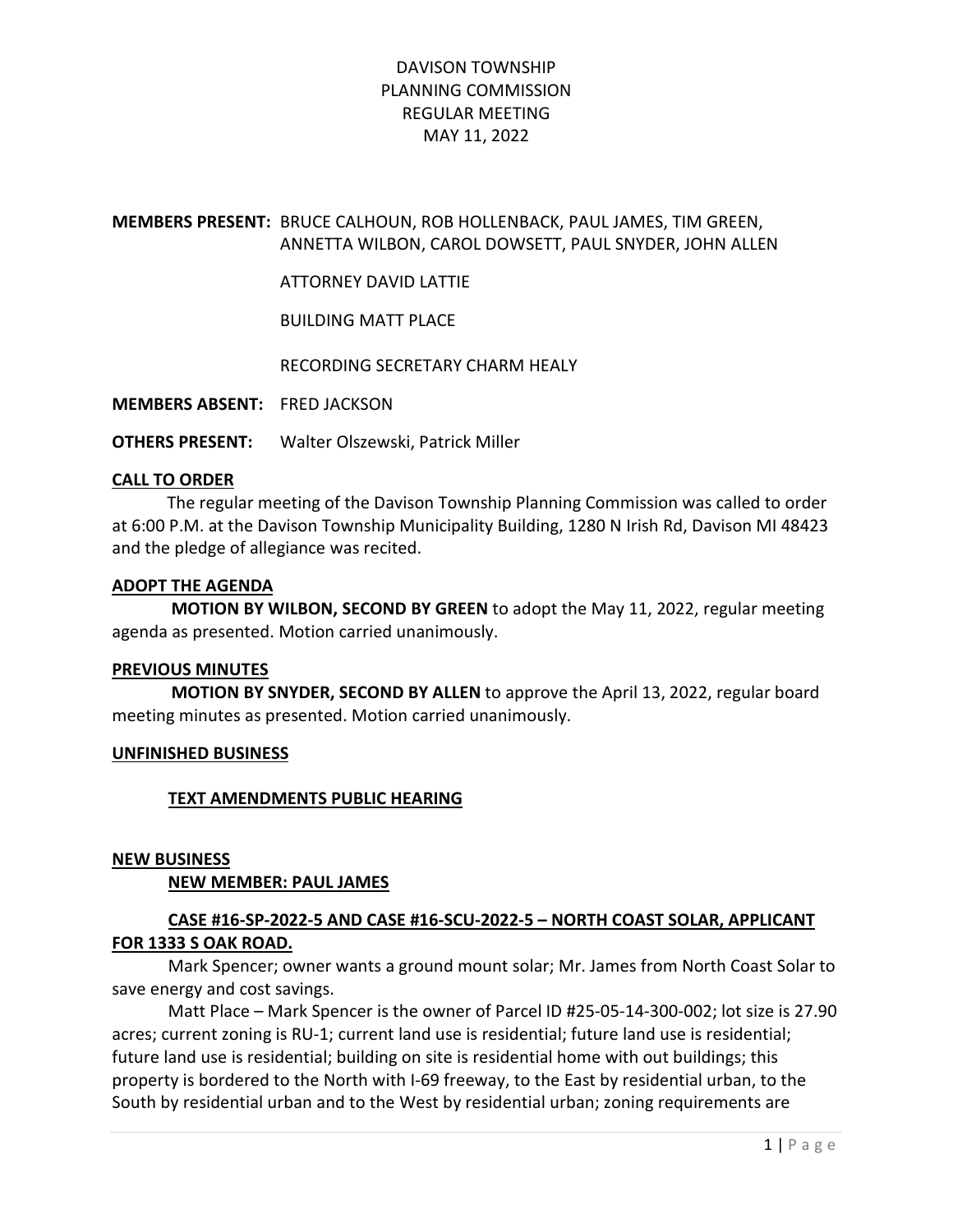section 1742.1.b3 ground mounted solar systems shall be as use permitted subject to special condition use; 1742.4c ground mounted systems cannot be constructed in any required set back area; greenbelts, landscape screening and or fencing shall be required to screen ground mounted systems from adjoining properties and roadways.

The Building/Planning Department would support a recommendation of approval based on the following for Case#16-SP-2022-5:

- 1. The proposed bank of panels (83'7"X41'2") will sit 99' from the west property line and 108' from the north property line.
- 2. The proposed bank of panels will need to be screened as to not be visible from Oak Road.

The Building/Planning Department would support a recommendation of approval based on the following for Case #16-SCU-2022-5:

- 1. The maximum height not exceed 8 foot to top of panels from grade at their highest incline.
- 2. Landscape screening in the form of 6-foot-tall arborvitae be placed on the west side of the panels.

Calhoun – looking at SCU first; said to place it inside; behind front line of house. Mark Spencer – said they can do it behind the front line of the house.

Calhoun – resubmit another drawing showing new location.

Mark Spencer – has 12 neighbors supporting it.

Calhoun – said owner has agreed to push the solar behind the front plane of the property; wants it screened from Oak Road; asked if arborvitae to screen.

Mr. James – from North Coast Solar said arborvitae may grow and shield use of solar. Calhoun – 8' high arborvitae.

MOTION BY HOLLENBACK, SECOND BY ALLEN to Case #16-SCU-2022-5 to screen on West side of arborvitae or pine and solar panel set to side yard and Case #16-SP-2022-5 to spacing of trees to adequately screen 20'-30' in length and 6' in height and 4' apart for 1333 S. Oak Road. Motion carried unanimously.

# CASE #16-SP-2022-4 – WARD INVESTMENT GROUP, IS PROPSOING "IRISH MEADOWS" A CONDOMINIUM DEVELOPMENT ON SOUTH IRISH ROAD.

 Place – applicant is Ward Investment Group, LLC; Parcel ID #25-05-32-300-005; 80 acres; current zoning is Residential Suburban Estate; future land use is Residential Suburban Estate; no building on site; Ward Investment Group is proposing a condominium development with 31 building sites; the roads and approach to the development will be paved according to GCRC standards; each lot will have an individual septic system and well; storm water drainage will be private open ditch and will be designed to meet the requirements of GCDC-SWM; lot sizes range from 1.59 acres up to 4.65 acres; a minimum of 1.50 acres is required; homes built in this zoning district are required to be a minimum of 1,800 sq. ft; there is landscaped boulevard at the entrance to this site; width and length of roads meet the requirements of the zoning ordinance; 1-8' tree will be placed in front of each home built; also, the boulevard will be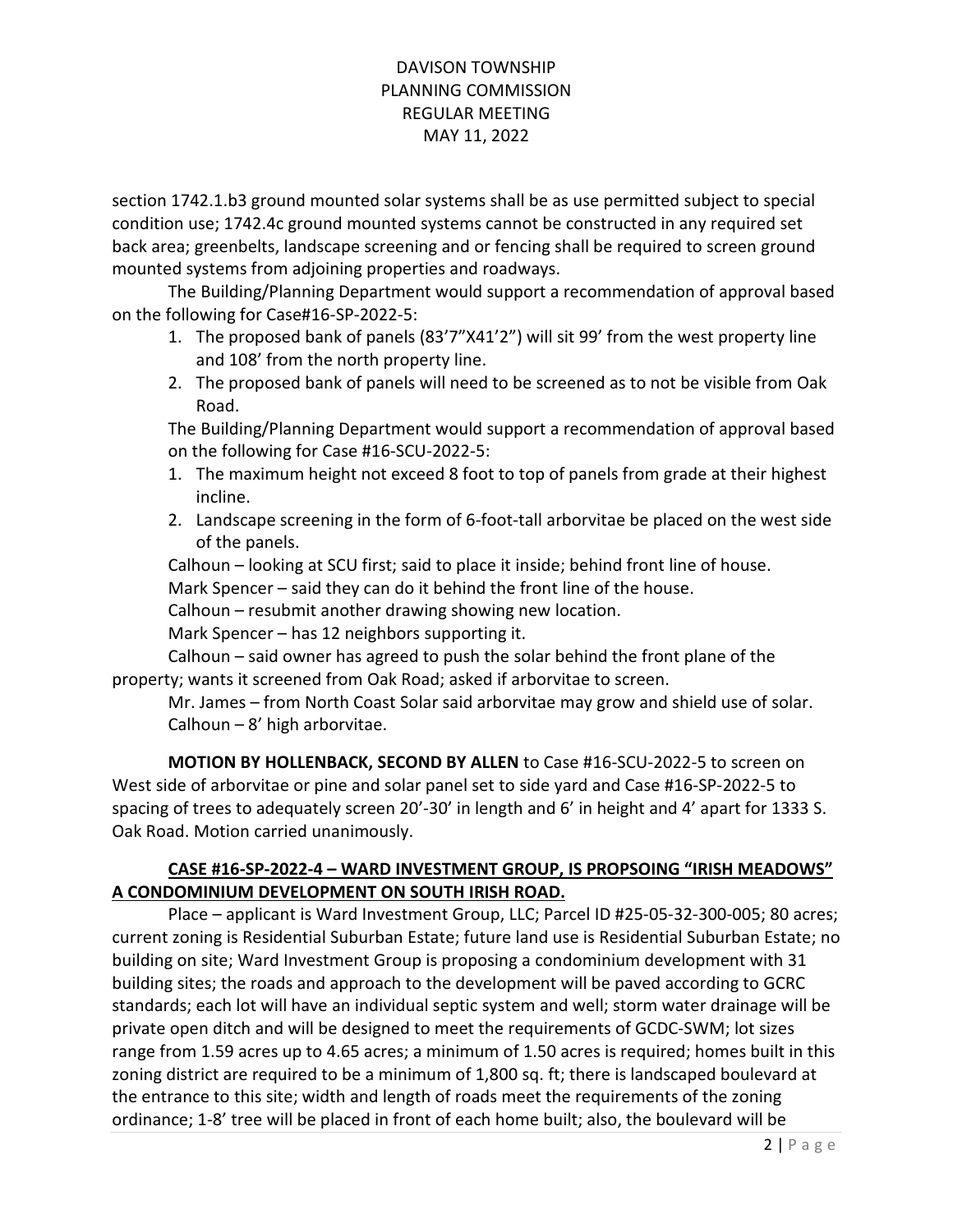landscaped per the color landscape plan presented tonight; the signage will be submitted and approved separately; poles for street lighting is shown; they will be placed according to Consumers Energy requirements; the open ditches in this development prevent the installation of sidewalks; Per section 1735.2 the Planning Commission has the ability to waive the installation of the sidewalks; Chief Flewelling does not have any concerns with this site plan; upon approval of this site plan the engineered drawings will be submitted to all the agencies. The Building /Planning Department would support a recommendation of approval of this Tentative/Preliminary Site Plan based on the following reasons and conditions:

- 1. This site plan complies with the requirements of the zoning ordinance per section 2009 for single-family detached condominiums.
- 2. This site plan complies with the requirements of the RSE zoning district in which it will be located.

Allen – will this be fenced?

Pat Ward – we are going to work with an attorney to discuss HOA, but we are leaning towards no fences.

Allen – asked if mowing will be done by the association?

Pat Ward – done by the homeowner.

Dowsett – will there be any amenities attached to the HOA?

Pat Ward – we don't have any proposed at this time; considered maybe a little pavilion; no pool area.

Rich – mentioned no wetlands on this site.

Calhoun – mentioned maybe adding a nature feature.

Place – a pond would need to meet the requirements of ordinance for "ponds".

Allen – are there any other subdivision you have built?

Pat Ward – Goodrich Meadows, near completion.

Calhouh – about sidewalks?

Place – there are none due to the ruralness.

Wilbon – are requiring sidewalks on Irish Road.

Calhoun – typically when you have a subdivision you need them, but trying to head it off for the next one that will be brought to us.

## MOTION BY GREEN, SECOND BY ALLEN to approve Case #16-SP-2022-4 – Ward

Investment Group, is proposing "Irish Meadows" a condominium development on South Irish Road. Motion carried unanimously.

## PUBLIC COMMENT

Public comment period was opened up at 6:12 P.M.

Lindsey Spiewak – 2218 Lily Ct, Davison, Mi – wants to thank David Lattie for keeping them informed and help with the subdivision issue.

Walter Olszewski – 1384 S. Cummings Road, Davison, MI – how will it affect him? Mr. Spencer – replied it will not affect you and or wild life.

Patrick Miller – 7235 Sherwood Lane, Davison, MI – is it in front yard?